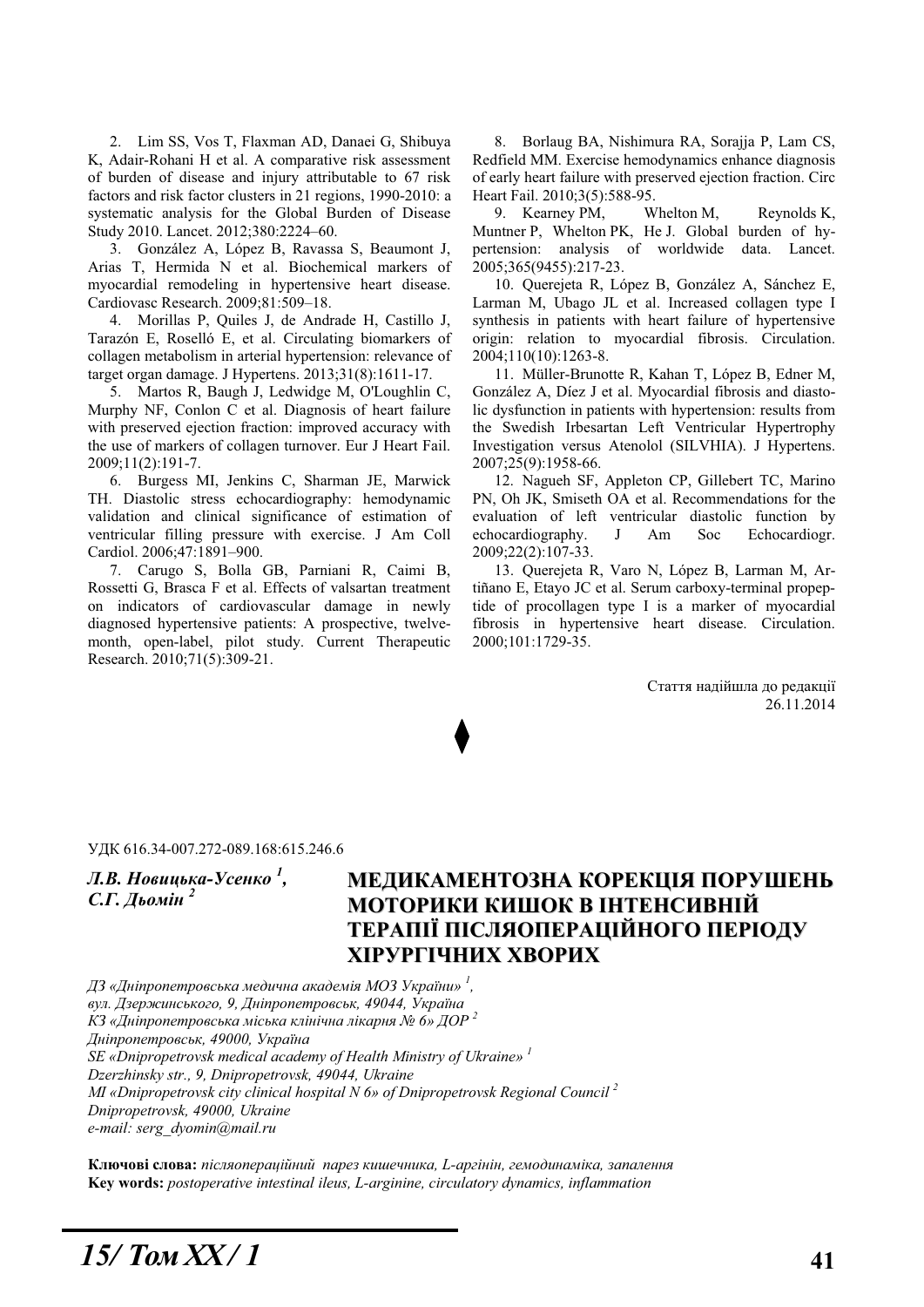Реферат. Медикаментозная коррекция нарушений кишечной моторики в интенсивной терапии послеоперационного периода у хирургических больных. Новицкая-Усенко Л.В., Дёмин С.Г. Цель: улучшение результатов комплексного лечения больных с хирургической патологией органов брюшной полости путём усовершенствования профилактики и лечения моторно-эвакуаторных нарушений желудочно-кишечного тракта в послеоперационном периоде. Результаты: в статье приводятся данные об использовании метоклопрамида, L-аргинина, симетикона для профилактики развития послеоперационных нарушений моторики кишечника. Доказано, что использование L-аргинина приводит к уменьшению явлений периферического вазоспазма, что, улучшая микроциркуляцию стенки, кишки приводит к более быстрому восстановлению  $M^*$ иоторно-эвакуаторной функции ЖКТ.

**Abstract. Drug correction of intestinal motility disorders in intensive care in the postoperative period in surgical patients. Novitskaya-Usenko L.V., Dyomin S.G.** *Aim: improving the results of the complex treatment of patients with surgical pathology of abdominal organs by improving prevention and treatment of motor-evacuation disorders of the gastrointestinal tract in the postoperative period. Results: the article presents data on the use of metoclopramide, L- arginine, simethicone for the prevention of postoperative dysmotility development. It is proved that L-arginine use reduces the effects of peripheral vasospasm by improving microcirculation of the intestinal wall and this leads to a more rapid recovery of motor-evacuation function of the gastrointestinal tract.* 

Післяопераційний парез кишечника (postoperative ileus) – широко розповсюджене ускладнення, яке виникає не тільки після великих операцій на черевній порожнині, заочеревинному просторі, гінекологічних, урологічних операцій, а й після невеликих за обсягом оперативних втручань, у тому числі виконаних лапароскопічно [3, 8]. Післяопераційні порушення моторики кишечника зазвичай тривають перші 3-5 діб після операції, а їх розвиток збільшує тривалість перебування в стаціонарі, летальність та вартість лікування [5]. В основі патофізіологічних реакцій організму на порушення моторики шлунково-кишкового тракту лежить порушення мікроциркуляції в стінці кишки на тлі розвитку синдрому ентеральної недостатності, підвищеного газоутворення в просвіті кишечника та підвищеного внутрішньочеревного тиску. У перші 24 години після операції розвивається запальна відповідь, що характеризується міграцією лейконитів (серед яких є макрофаги, нейтрофіли та тучні клітини) до м'язового шару кишечника та виліленням ними прозапальних цитокінів, результатом чого стає тривале пригнічення кишкової моторики [9]. Для профілактики та лікування післяопераційних порушень моторики кишок традиційно застосувують прокінетики [6]. Разом з тим, призначення деяких прокінетиків, зокрема неостигміну, супроводжується великою кількістю побічних ефектів [4]. Однією з ключових ланок патогенезу парезу кишечника є зміна характеру кишкової мікрофлори за рахунок посиленого розмноження умовно-патогенних та патогенних мікроорганізмів, у результаті чого посилюються процеси гниття та бродіння в просвіті кишки [7]. Ці процеси супроводжуються підвищеним газоутворенням у просвіті кишки, що, в свою чергу, посилює тиск у просвіті кишки та спричиняє

порушення локальної нервової регуляції кишкової моторики [1]. Тому стає необхідним проведення медикаментозної декомпресії ШКТ, обґрунтованим є призначення препаратів з піногасливими можливостями, зокрема симетикону. З іншого боку, розвиток післяопераційного парезу кишечника супроводжується порушенням мікроциркуляції як на органному рівні, так і на периферії в цілому. Зміни модуляції кровотоку кишечника розвиваються після порушення процесів транскапілярного обміну на периферії, що призводить до посилення вазомоторного компонента регуляції, змін пре- та посткапілярного опору, які призводять до порушення мікроциркуляції та перфузії у стінці кишки [2]. Тому нашу увагу привернули речовини, які є субстратом для утворення NO в організмі, зокрема, L-аргінін.

Мета роботи – покращання результатів комплексного лікування хворих з хірургічною патологією органів черевної порожнини шляхом влосконалення профілактики та лікування моторно-евакуаторних розладів шлунково-кишкового тракту в післяопераційному періоді.

#### **МАТЕРІАЛИ ТА МЕТОДИ ДОСЛІДЖЕНЬ**

До дослідження було включено 103 хворі, яким у КЗ «Дніпропетровська шоста міська клінічна лікарня» ДОР проводилися оперативні втручання лапаротомним доступом з приводу защемлених кил, гострої кишкової непрохідності, перфорації виразок 12-палої кишки з розлитим перитонітом. Залежно від варіанту медикаментозної корекції післяопераційного парезу кишок хворі методом випадкового вибору були розділені на чотири групи, які можна зіставити за віком, статтю, індексом маси тіла, основним захворюванням, супутньою патологією та видом оперативного втручання. Хворим  $1$  (n=27) групи в післяопераційному періоді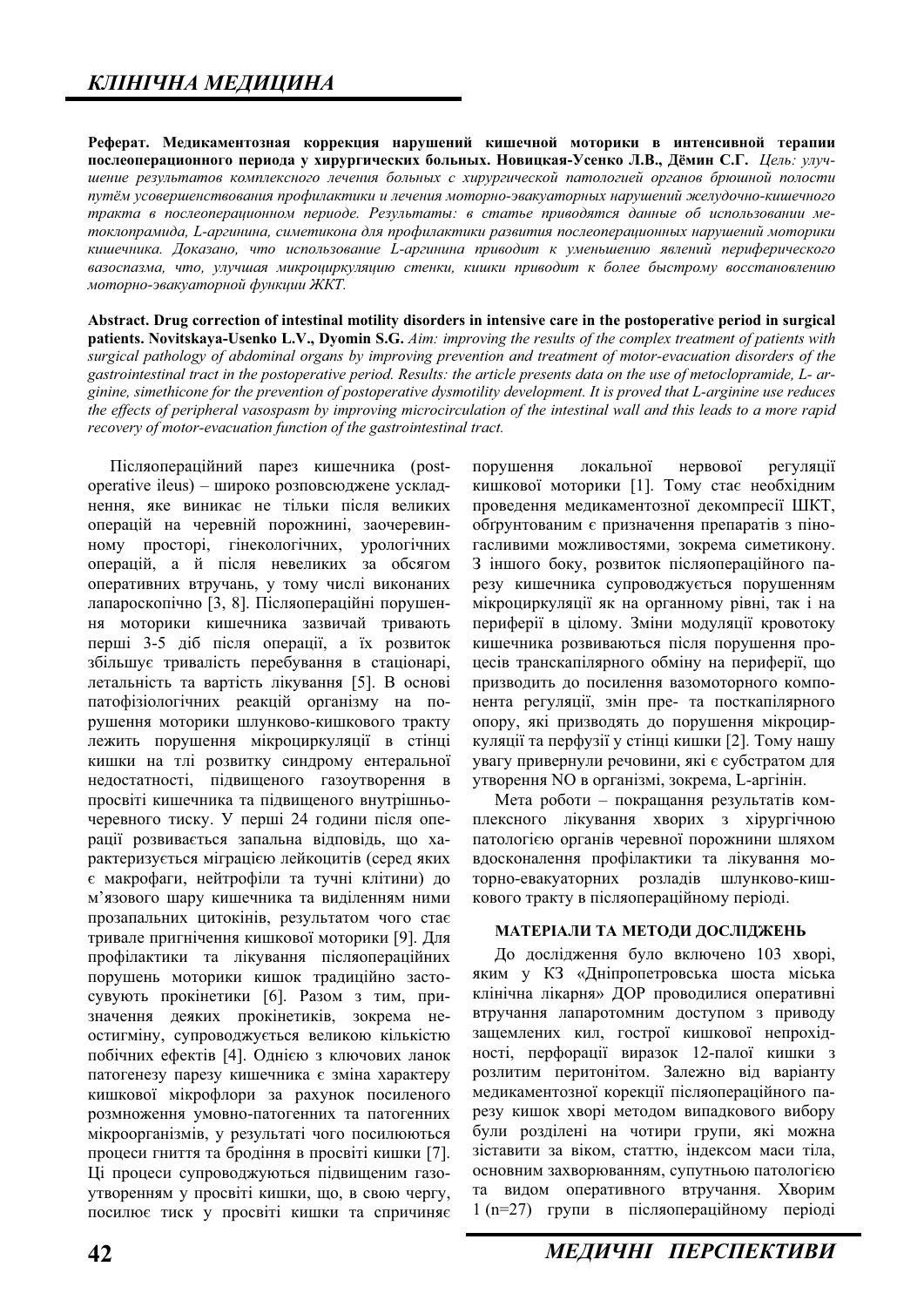проводилася стандартна медикаментозна корекція моторно-евакуаторної функції ШКТ метоклопрамілом та неостигміном (Прозерин). У хворих 2 групи (n=24) медикаментозна корекція моторно-евакуаторної функції ШКТ проводилася метоклопрамідом та L-аргініном (Тівортін, «Юрія-Фарм», Україна). Хворим 3 групи (n=25) призначався метоклопрамід та симетикон (Еспумізан L, «Берлін-Хемі-Менаріні АГ», Німеччина), хворим 4 групи (n=27) – метоклопрамід, L-аргінін та симетикон. Моторно-евакуаторні порушення ШКТ (частоту розвитку здуття живота, відчуття нудоти, блювання, затримки відходження газів, початок самостійного відходження газів та час першої самостійної лефекації). параметри гемодинаміки (рівні систолічного (АТС), діастолічного (АТД), середнього артеріального тиску (САТ), серцевий індекс (СІ), ударний об'єм (УО), загальний (ЗПСС) та питомий (ППСС) судинний опір, частоту серцевих скорочень (ЧСС), хвилинний об'єм кровообігу (ХОК), роботу (РЛШ) та потужність (P) лівого шлуночка), маркери запалення (рівні лейкоцитів, фібриногену, IL-1α, TNFα, IL-10, розрахунок лейкоцитарного індексу інтоксикації (ЛІІ), дослідження електролітів сироватки крові  $(Na^+, K^+, Ca^{2+}, Cl)$  вивчали до операції, через 1,3 і 7 діб після неї. Величину внутрішньочеревного тиску (ВЧТ) та перфузійного тиску в черевній порожнині (ПТ) вивчали до операції, через 1, 2 і 3 доби після неї. Прикінцевими результатами лікування при переведенні пацієнта на амбулаторне лікування були: тривалість перебування у ВАІТ, тривалість перебування у стаціонарі, летальність у ВАІТ, летальність у стаціонарі, строки відновлення самостійного відходження газів та строки відновлення самостійної дефекації. Кінцевою точкою дослідження була 28 доба після оперативного втручання, коли ми оцінювали загальну летальність та кількість пацієнтів, які досягли VIII рівня якості життя за шкалою Rancho Los Amigos Scale (RLAS). Для оцінки моторно-евакуаторної фукції ШКТ ми використовували значення внутрішньочеревного тиску (ВЧТ), вимірювання якого проводили непрямим методом шляхом реєстрації тиску в сечовому міхурі. Результат, отриманий у см  $H_20$ , переводили в мм рт ст за формулою: 1 мм рт ст = 1,36 см  $H_2$ 0. Перфузійний тиск у черевній порожнині (ПТ) розраховували за формулою:

#### $\Pi$ **T=CAT-B4T**

де: САТ – середній артеріальний тиск; ВЧТ – внутрішньочеревний тиск.

*15/ Ɍɨɦ XX / 1* **<sup>43</sup>**

Реєстрацію показників центральної гемодинаміки та хронокардіометричних показників злійснювали реоплетизмографом «DX – NT-РЕГИНА» (Україна), сполученим з персональним комп'ютером. Кількість цитокінів у сироватці крові визначали за домогою стандартних наборів реактивів «Diaclone» (Франція) методом імуноферментного аналізу (ELISA) на iмуноферментному аналiзаторi «HumaReader». Концентрацію електролітів у сироватці крові визначали метолом іоноселективної потенціометрії на аналізаторі «Cobas b 221». Для встановлення регіональних особливостей обстежено 15 здорових добровольців віком від 20 до 60 років (серелній вік  $30.3 \pm 5.3$  року). Показники здорових добровольців були прийняті за норму. Статистична обробка отриманих даних проводилась за допомогою пакету програм Statistica v8.0. Етичні аспекти роботи затверджені на засіданні комісії з питань біомедичної етики ДЗ «Дніпропетровська медична академія МОЗ України» (протокол № 2 від 25.01.2011 р.).

#### РЕЗУЛЬТАТИ ТА ЇХ ОБГОВОРЕННЯ

Передопераційний початковий фон супроводжувався розвитком системної запальної реакції збільшення кількості лейкоцитів на 58,8%  $(p < 0.001)$ , шестикратним  $(p < 0.001)$  зростанням ЛΙΙ, підвищенням прозапального IL-1α на 25,1% (p=0,047) з одночасним чотирикратним зменшенням рівня TNF (p<0,001), що вказувало на дисбаланс імунної регуляції організму, підвищенням рівня протизапального IL-10 на 91,3% (p<0,001), що вказувало на компенсаторну активацію лімфоцитів і макрофагів у відповідь на наявність вогнища запалення. Це супроводжувалося змінами гемодинаміки: зменшення потужності лівого шлуночка на 23,5% ( $p \le 0.001$ ) відносно норми, збільшенням периферичного судинного опору на 45,1% ( $p<0,001$ ) та ППОС – на 17,1% ( $p<0,001$ ) понад норму на тлі зменшення УО на 34,2% ( $p<0.001$ ) та компенсаторного збільшення ЧСС на 52,2% (р<0,001). Це супроводжувалося підвищенням ВЧТ у 63,1% хворих. При цьому середнє значення внутрішньочеревного тиску перевищувало верхню межу норми на 58,5% ( $p<0.001$ ). Розвиток запальних процесів у черевній порожнині супроводжувався порушенням моторноевакуаторної функції ШКТ. У 53,4% обстежених перед операцією ми спостерігали затримку відходження газів, у 68,9% була наявна нудота, у  $31\%$  – блювання. Це призводило до електролітних порушень у вигляді зменшення рівня калію сироватки крові на  $11.1\%$  ( $p=0.001$ ).

Через 1 добу після операції у хворих всіх груп порушення моторики кишечника наростали.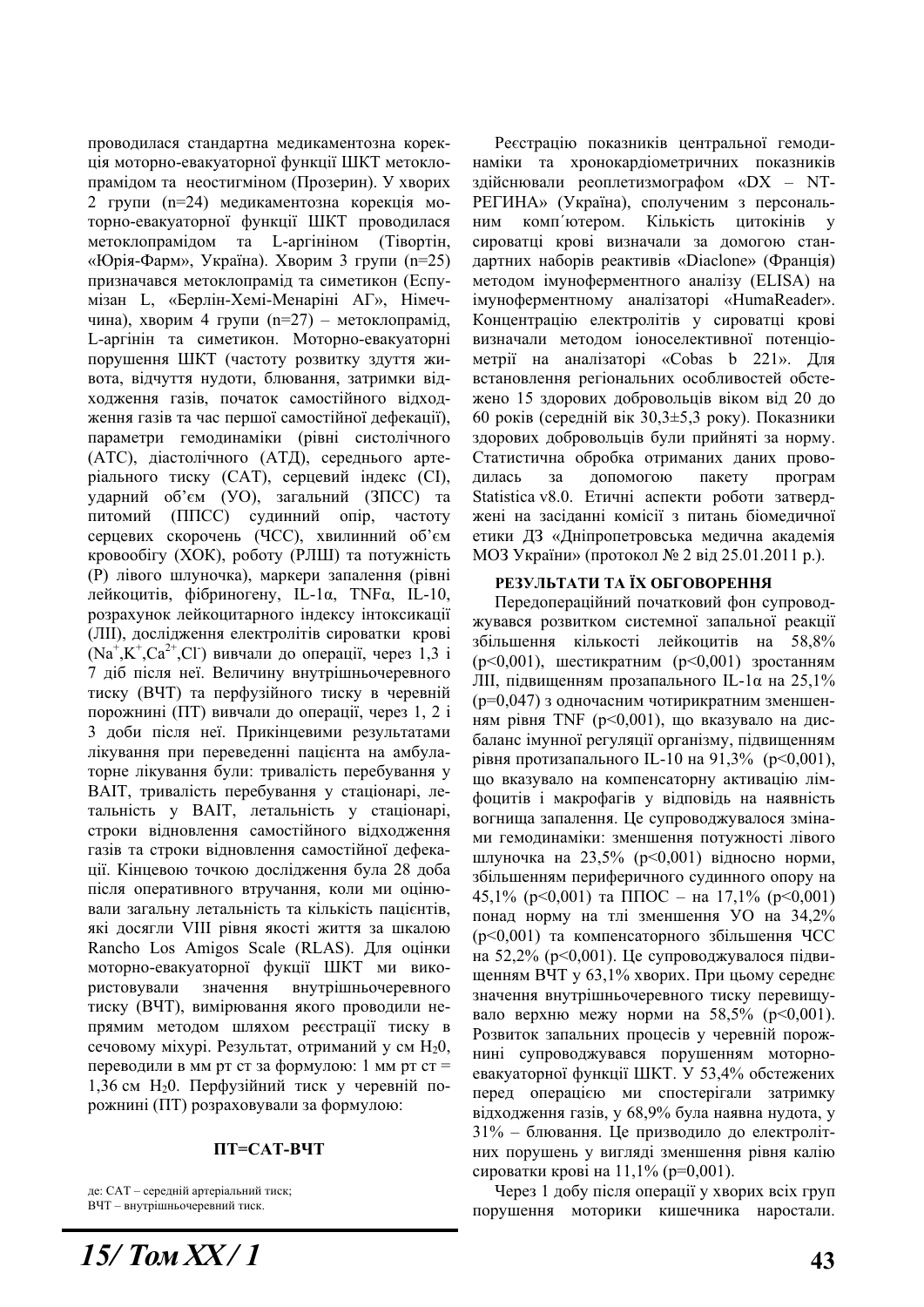Затримка відходження газів, здуття живота та відчуття переповнення в животі мали місце в абсолютної більшості хворих, частота розвитку блювання зменшувалася в усіх групах, була найбільшою при застосуванні прозерину, а найменшою – у групах із симетиконом (3 та 4). У хворих 1, 3 та 4 груп ВЧТ (рис. 1) лишався підвищеним, статистично значуще не відрізняючись від доопераційного. Разом з тим, у хворих 2 групи ВЧТ був нижчим, ніж у 3 і 4 групах на  $28.6\%$  ( $p<0.001$ ) та  $32.3\%$  ( $p<0.001$ ) вілповілно. що на 21,2% ( $p=0,018$ ) було нижчим від початкового. Величина ПТ при цьому залишалася на доопераційному рівні, достовірно не відрізняючись віл початкової, що свілчило про лостатню перфузію кишечника. Посилення моторно-евакуаторних порушень призводили до змін гемодинаміки та судинного тонусу в усіх групах. Так, у групі метоклопраміду та прозерину рівень ЗПОС зменшувався на 28,7% ( $p=0,001$ ) відносно доопераційного рівня, а ППОС – на 22,8%  $(p<0.001)$ . Разом з тим, у хворих 2, 3 та 4 груп явища периферичного вазоспазму зберігалися. Так, у хворих 2 групи значення ЗПСС та ППОС перевищували норму на 44,9% ( $p<0,001$ ) і 18,7% ( $p<0,001$ ). Аналогічно змінювалися ЗПСС та ППОС у хворих 3 та 4 групи –  $3\text{TOC}$  перевищував норму на 61,2% (p<0,001) у 4 групі, 54%  $(p<0,001) - y$  3 групі. ППОС був вище норми на 29,9% ( $p<0,001$ ) y 4 rpyni,  $\text{Ha } 12\%$  ( $p=0,002$ ) – y 3 групі. Підвищення внутрішньочеревного тиску, розвиток стрес-реакції організму на операційну травму вимагало відповідного підвищення роботи серця для забезпечення метаболічних процесів, насамперед, для доставки кисню. ЧСС статистично значуще не відрізнялося між групами. Найбільше підвищення ХОК було зареєстровано в 1 групі, значення якого перевищувало показники 2 та 4 груп на 20% ( $p=0,003$ ) та 19,5% (р=0,002) відповідно. Підвищення ХОК у 1 групі відбувалося як за рахунок збільшення ЧСС, так і внаслідок підвищення УО на 23,7%  $(p=0.017)$  відносно доопераційного. На тлі Lаргініну (2 та 4 групи) величини ХОК не змінювалися відносно доопераційного етапу, що пояснювалося відсутністю змін УО та УІ. За умов підвищенного постнавантаження збереження стабільних УО, УІ і ХОК на тлі L-аргініну супроводжувалося сталою роботою та потужністю лівого шлуночка у 2 та 4 групах. Разом з цим, у хворих 1 групи за рахунок підвищення ЧСС та УО зростала РЛШ, яка перевищувала показники 2 групи на 31,3% ( $p<0,001$ ), 4 групи – на 29,5% ( $p$ <0,001). Пропорційно потужності лівого шлуночка збільшувалася його робота. Так, Р

була найбільшою в 1 групі, збільшувалася на  $19\%$  (p=0,004) проти доопераційного рівня, що на 17,5% ( $p=0.023$ ) перевишувало рівень 2 групи. на 13,2% (р=0,046) – 3 групи, на 20,1% (р=0,008)  $-4$  групи. Загалом, через 1 добу після операції кровообіг зі сформованого перед операцією помірно-нормодинамічного типу при застосуванні симетикону змінювався на нормодинамічний, у хворих, які отримували L-аргінін, лишався на попередньому рівні (2 група) або переходив у нормодинамічний (4 група). При застосуванні метоклопраміду та прозерину формувався помірно-гіпердинамічний тип, на що вказувала величина СІ, яка на 29,2% ( $p<0,001$ ) перевищувала показник 2 групи, на 25%  $(p<0,001) - 4$  групи, на 13,6% ( $p=0,025$ ) – 3 групи. Через 1 добу після операції також відбувалися зміни в стані про- та протизапальної систем. Рівні лейкоцитів та фібриногену в 1 групі були найвищими, перевищували норму на  $80,1\%$  $(p<0.001)$  i 144%  $(p<0.001)$  відповідно та супроводжувалися десятикратним зростанням ЛII понад норму. У групах, де застосовувався Lаргінін, прояви запальної відповіді були найменшими. Так, у обстежених 2 групи кількість лейкоцитів зменшувалася на 14,8% (р=0,026) відносно доопераційної та була меншою, ніж у 1 та 3 групах на 31,58% ( $p<0,001$ ) і 24% ( $p=0,015$ ) відповідно. У групі симетикону рівень лейкоцитів та фібриногену залишався на доопераційному рівні. Про зміни імунної регуляції організму в усіх групах свідчили про- та протизапальна ланки цитокінової реакції. Найбільші зміни відбувалися в 1 та 3 групах. Так, у цих групах рівень ТΝFα підвищувався на 72,7%  $(p=0.02)$  і 181% (р=0.008) відносно доопераційного рівня, проте залишався нижчим за норму. В цей же час, рівень ТNF $\alpha$  в групах, де застосовувався L-аргінін (2 та 4), статистично значуще не відрізнявся від доопераційного. Прозапальний IL-1 $\alpha$  знижувався на 296% ( $p \le 0.001$ ) у 1 групі і на 588% ( $p<0.001$ ) у 3 групі. Це вказувало на виснаження прозапальної ланки цитокінової відповіді. Водночас, у хворих 2 групи рівень IL- $1\alpha$  був найбільшим та перевищував рівень 1 групи на 84,7% ( $p=0,003$ ). У 1, 2 та 3 групах активувалася протизапальна ланка цитокінової системи, на що вказувало зростання протизапального IL-10, рівень якого був найбільшим у 2 групі та на  $163%$  ( $p<0,001$ ) перевищував норму. Аналіз електролітного складу крові не виявив статистично значущих відмінностей між рівнями  $Na+$  та Cl- у хворих всіх груп. Між тим, у 2 групі спостерігалося збільшення рівнів  $Ca2+$ та К $+$ . У 2 групі рівень К+ перевищував норму на 5%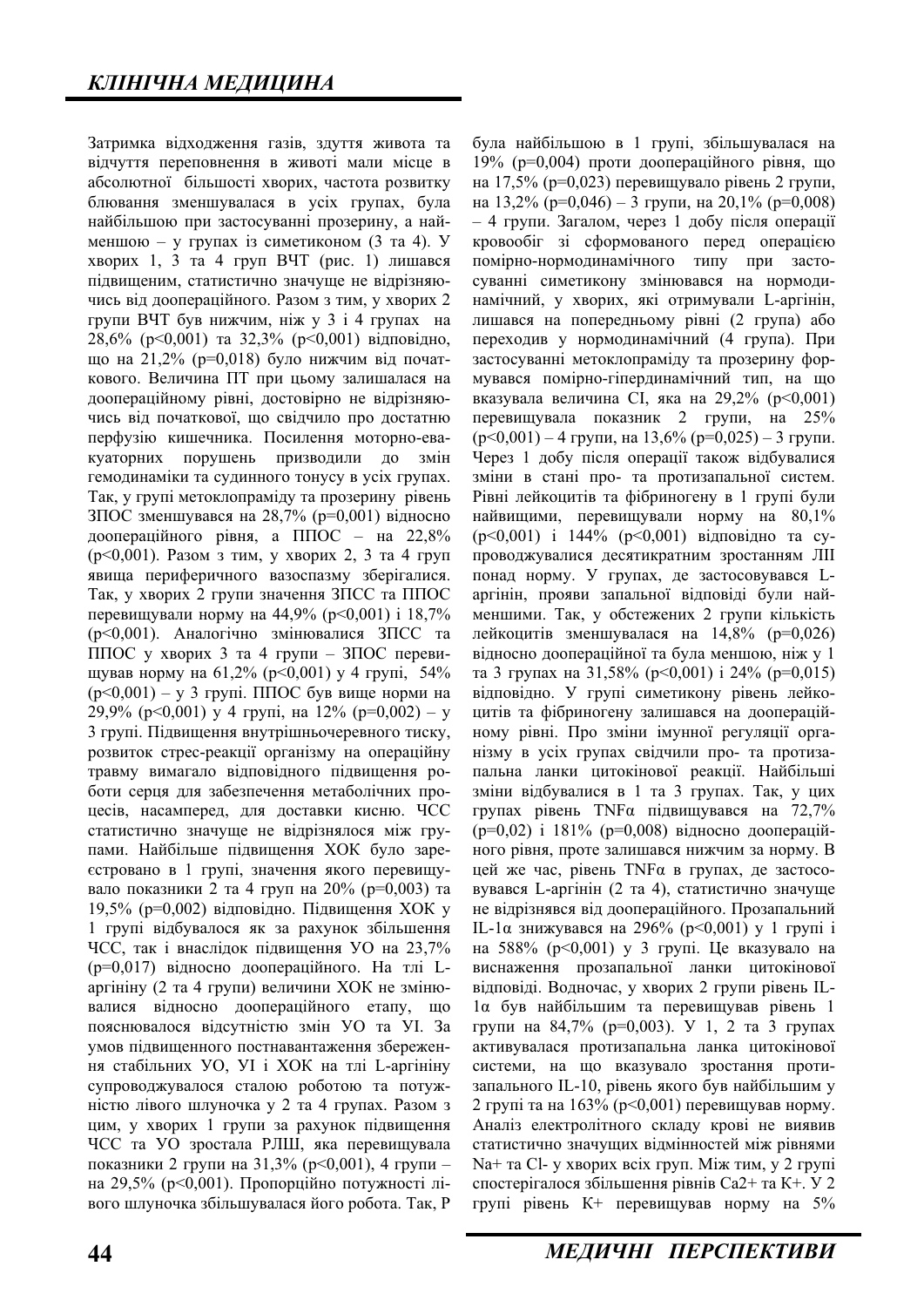$(p<0,001)$  та на 13,6%  $(p<0,001)$  показник 4 групи. В обстежених 2 групи зростав рівень Са2+, значення якого було вишим за показники 3 та 4 групи на 18,2% ( $p=0,015$ ) та 18,3% ( $p=0,030$ ) відповідно.

Максимальне зростання ВЧТ у хворих усіх груп ми спостерігали на 2 добу після операції. При цьому кількість хворих з підвищеним ВЧТ була різною по групах. Так, у 1, 3 і 4 групах 100% хворих мали підвищений ВЧТ, натомість у 2 групі 20% хворих мали нормальне його значення. Середнє значення ВЧТ перевищувало норму у хворих 1 групи на 48,5% ( $p<0,001$ ), 2 – на 45,7% (р=0,002), 3 – на 48,5% (р<0,001), 4 – на 48,9% (р<0,001). У більшості хворих усіх груп рівень ВЧТ не досягав ВЧГ 2 ступеня. ВЧГ 3 та 4 ступенів не було зареєстровано в жодній групі. ПТ лишався в межах норми та статистично значуще не відрізнявся між групами. Через 3 доби після операції ВЧТ в усіх групах знижувався. Найбільша кількість хворих з пілвишеним ВЧТ була в 1 та 4 групах – 58,8% та 48,5% відповідно. У цих групах його середнє значення перевищувало норму на 27% ( $p=0,037$ ) та 39,6%  $(p<0.001)$ , проте не досягало ВЧГ 1 ступеня. У хворих 2 та 3 групи середнє значення ВЧТ було нижче відносно доопераційного рівня на 30,9%  $(p<0,001)$  i 30,1% ( $p=0,04$ ). При зниженні ВЧТ через 3 доби після операції значно зменшувалася частота розвитку моторно-евакуаторних порушень в усіх групах. Це підтверджувалося тим, що затримку відходження газів ми спостерігали лише в 16% хворих групи симетикону, у 14,8% – симетикону та L-аргініну і в 7,4% – неостигміну. При цьому, в усіх хворих 2 групи спостерігалося самостійне відходження газів.



Рис. 1. Динаміка рівня ВЧТ на етапах обстеження

Зниження ВЧТ та зменшення проявів моторно-евакуаторних порушень ШКТ формували гемодинамічну реакцію. У 1 та 3 групах явища периферичного вазоспазму посилювалися. ЗПОС у 3 групі перевищував норму на 56,2% ( $p<0,001$ ), у 1 групі – на 22,6% (р<0,001). Зміни ППОС були аналогічними. Разом з тим, у групах, де застосовувався L-аргінін, явища периферичного вазоспазму зменшувалися. Так, у 2 групі рівень ЗПСС (рис. 2) перевищував норму лише на 30,4% ( $p<0,001$ ),  $\Pi \Pi O C$  –  $\Pi$  11,8% ( $p=0,002$ ). Аналогічно зменшувався периферичний судинний опір і в 4 групі, що свідчило про здатність L- аргініну зменшувати явища периферичної вазоконстрикції. Зменшення проявів парезу кишечника, зниження ВЧТ та зміна периферичного судинного тонусу формували зміни в роботі серцевого м'язу, що впливало на серцевий викид. У хворих 1 групи збільшення ЗПОС викликало додаткове навантаження на серцевий м'яз та призводило до зменшення серцевого викиду. На це вказувало зниження УО, значення якого при застосуванні прозерину було меншим за норму на 16,2% (р=0,012). Аналогічна картина спостерігалася при використанні симетикону. Водночас, у хворих 2 та 4 груп УО та УI знаходилися на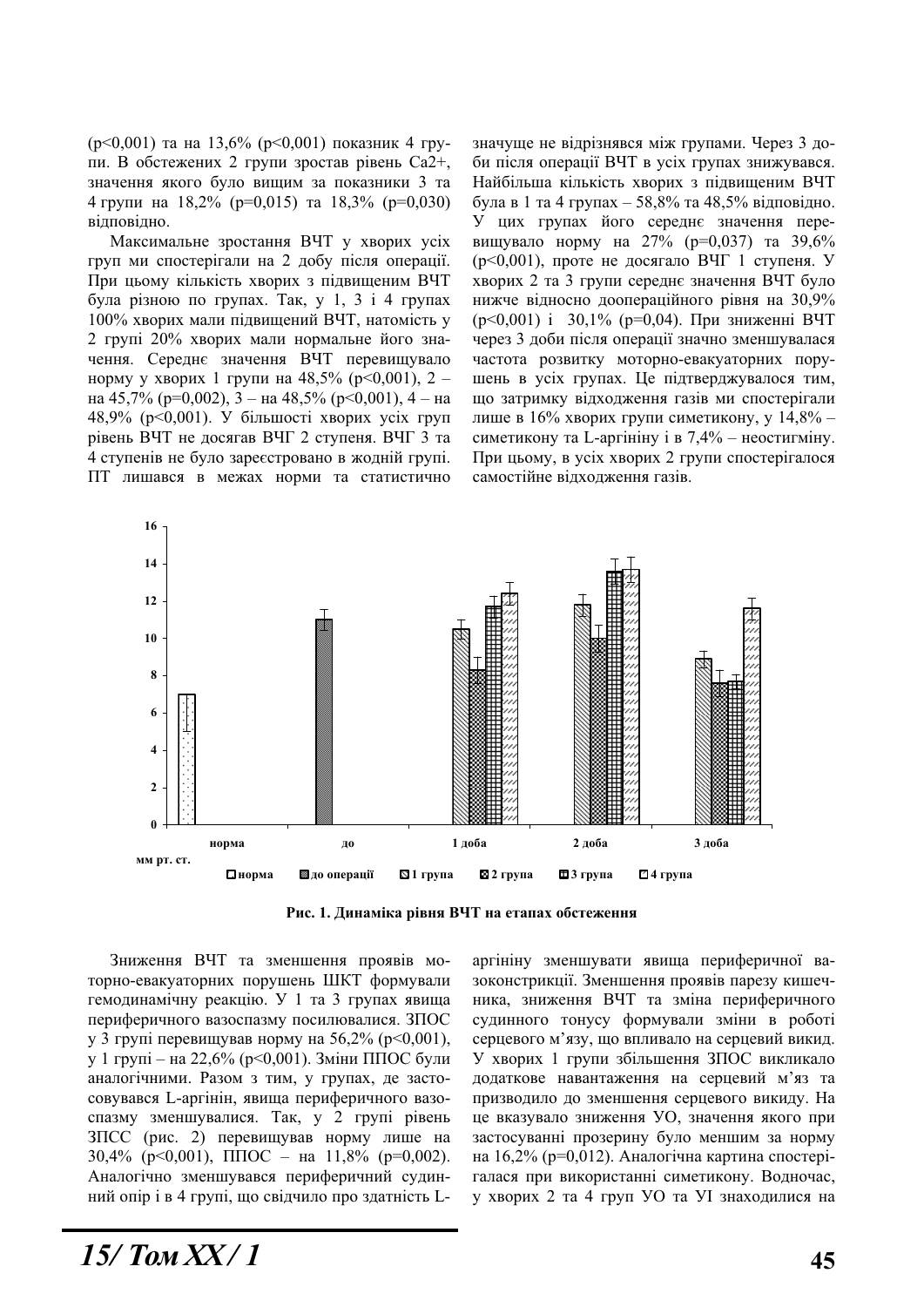попередньому рівні, статистично значуще не відрізнялися від доопераційних. Зміни УО та УІ супроводжувалися компенсаторною тахікардією. яка зберігалася в усіх групах та була сталою. Збереження тахікардії впливало на ХОК, величина якого в 1 групі на 26% (р=0,001) перевищувала початкову та на 23,8% ( $p$ <0,001) показник 2 групи. Аналогічно змінювався ХОК у 3 групі на 12% ( $p=0.046$ ) перевищував доопераційний, на  $16,4\%$  ( $p=0,01$ ) – 2 групи, на  $11,4\%$  ( $p=0,048$ ) – 3. У цей же час, у 2 та 4 групах ХОК лишався на сталому рівні, статистично значуще не відрізняючись від доопераційного. У хворих 1 групи

збереження тахікардії, зменшення УО при збільшенні постнавантаження призводили до змін РЛШ та Р. При застосуванні прозерину робота лівого шлуночка перевищувала доопераційний рівень на 22,3%, норму - на 23,9% (р<0,001). Потужність лівого шлуночка зменшувалася та була нижчою за норму на 9,5% ( $p=0,006$ ). Це призводило до зниження СІ та переходу гемодинаміки з помірно-гіпердинамічного в нормодинамічний тип. В обстежених 2, 3 та 4 груп РЛШ лишалася на попередньому рівні. Водночас, у 2 та 4 групах Р збільшувалася. Так, при застосуванні метоклопраміду та L-аргініну Р була найбільшою.



Рис. 2. Динаміка ЗПОС на етапах дослідження (дин. × с × см<sup>2</sup>)

Разом зі зменшенням проявів порушень моторики ШКТ через 3 лоби після операції явища запальної відповіді також зменшувалися. Найбільше запальна реакція зменшувалася у 4 групі, про що свідчили нормалізація рівнів лейкоцитів, зменшення значення фібриногену та ЛІІ. У 1 групі також зберігалася тенденція до зниження явищ запальної відповіді, проте рівень лейкошитів та фібриногену був найбільший. Рівень прозапального ТΝFα у 2 групі лишався на попередньому рівні та статистично значуще не відрізнявся від доопераційного, у 3 групі – знижувався, що на  $386\%$  ( $p<0,001$ ) було нижчим за норму. Водночас, у 1 та 4 групах відбувалося зростання ТΝFα. У 2 групі зберігалася тенденція до нормалізації IL-1 $\alpha$ , рівень якого був найвищим серед груп, де застосовувався симетикон, IL-1α перебував на попередньо зниженому рівні. Водночас, у 1 групі зберігалася тенденція до подальшого зниження IL-1 $\alpha$ , який на 306%  $(p<0.001)$  був нижчим за норму. Це свідчило про напруженість запальної системи цитокінової імунної відповіді. У 1, 2 та 3 групах відбувалося зниження IL-10, а в 4 групі – його підвищення. При цьому у 1 та 2 групах рівень IL-10 перевищував норму на  $60,9\%$  ( $p<0,001$ ) та  $80,4\%$  $(p<0.001)$ , а в 3 та 4 – перебував у межах норми.

Через 7 діб після операції на черевній порожнині у 100% обстежених було наявне самостійне відходження газів. Проте у деяких хворих лишалися неприємні відчуття. Так, 11,5% хворих 1 групи відчували переповнення в животі, 7,6% – нудоту, у  $3,8\%$  – було наявне здуття живота. Водночас, у 2 та 4 групах не було зареєстровано жодного випадку нудоти. Здуття живота, що супроводжувалося відчуттям переповнення в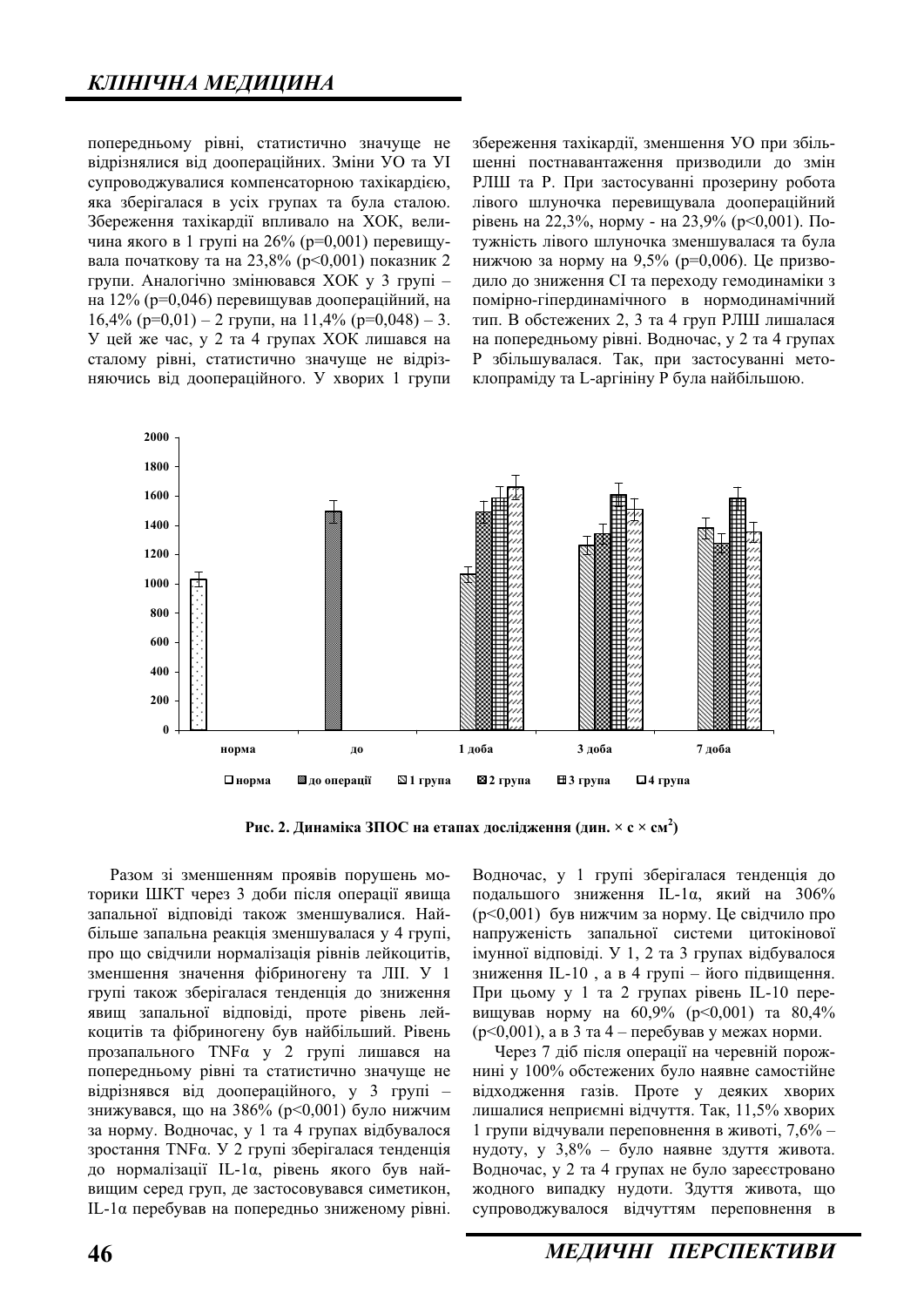животі, було наявним у 8,4% обстежених 2 групи. Вищевикладене свідчило про те, що під впливом L-аргініну прискорювалося вілновлення активної моторно-евакуаторної діяльності ШКТ та зменшувалися неприємні суб'єктивні відчуття на 7 добу післяопераційного періоду. Нормалізація пасажу по кишечнику призводила до змін гемодинаміки. Явища периферичного вазоспазму зберігалися в усіх групах, проте тенденція до змін ЗПОС та ППОС у групах була різною. Так, у 2 та 4 групах ЗПОС продовжував знижуватися. Разом з цим, на продовження посилення периферичного вазоспазму у 1 групі вказувало зростання ЗПОС на 34% (р<0,001) та ППОС – на  $7\%$  (p=0,049) відносно до норми. У 3 групі також зберігалися явища периферичного вазоспазму, причому рівень ЗПОС та ППОС тут був найбільшим. Так, ЗПОС у 3 групі на 23,9% (р<0,001) перевищував показник 2 групи, на 16,8%  $(p=0,002) - 4$ , на 14,7%  $(p=0,05) - 1$ . Зменшення постнавантаження у 2 та 4 групах полегшувало роботу серця. На це вказували сталі показники УО та УІ, які не змінювалися відносно до попереднього етапу, проте були дещо нижчими за норму. Для підримання ХОК на сталому рівні при дещо зниженому серцевому викиді спостерігалася компенсаторна тахікардія, проте зберігалася тенденція донормалізації ЧСС, величина якої була нижчою за доопераційну у 2 групі на 8,9% (р=0,024), в 4 – на 23,6% (р<0,001). РЛШ в 2 та 4 групах статистично значуще не відрізнялася від норми. При цьому відбувалося збільшення потужності лівого шлуночка. Р у 2 групі перевищувала доопераційний рівень на 58,8% ( $p<0.001$ ), на 28,6% ( $p<0.001$ ) – норму. Аналогічно збільшувалася Р у 4 групі. Разом з цим, посилення постнавантаження у 1 та 3 групах призводили до збільшення навантаження на серцевий м'яз. Це призводило до зниження серцевого викиду, на що вказували УО та УI, значення яких у 1 групі були меншими за норму на 25,5% ( $p<0,001$ ) і 30,6% ( $p<0,001$ ) відповідно, у 3 групі – на 35% ( $p<0,001$ ) та 9,1% ( $p=0,037$ ). Зниження серцевого викиду компенсувалося підвищеною ЧСС та підтримувала ХОК на підвищених значеннях РЛШ та Р у 1 групі статистично значуще не відрізнялася від норми. У 3 групі РЛШ була найбільшою серед усіх груп та перевищувала показник 1 групи на 20%  $(p<0,001)$ , 2 – на 23,3%  $(p<0,001)$ , 4 – на 36% ( $p<0,001$ ). У цей же час, Р у 3 групі лишалася на попередньому рівні та була меншою за норму на  $11,4\%$  (p<0,001). На фоні відновлення пасажу по ШКТ, нормалізації показників гемодинаміки явища запальної відповіді через 7 діб після операції зменшувалися. Так, у 1 групі кількість лейкоцитів перевищувала норму на 14,8%  $(p=0,042)$ , показники 2 та 3 груп – на 18.8%  $(p=0,007)$  та 11,5% ( $p=0,026$ ) відповідно. Водночас, кількість лейкоцитів у 2, 3 та 4 групах поверталася до норми. Рівень фібриногену в усіх групах також зменшувався та статистично значуще не відрізнявся поміж ними. Аналогічно в усіх групах зменшувався ЛІІ. У 1 групі зберігалася тенденція до зниження прозапальних IL-1α та TNFα, а їх рівні були нижчими за норму на 503% ( $p<0,001$ ) ta 57,9% ( $p<0,001$ ).  $\vee$  3 ta 4 rpyпах рівень IL-1 $\alpha$  також був нижчим за норму, проте лишався на попередньому рівні. У 2 групі рівень IL-1α був найвищим, перевищуючи значення 1 групи на  $367\%$  ( $p<0,001$ ),  $3$  – на  $314\%$  $(p<0,001)$ , 4 – на 400%  $(p<0,001)$ . При цьому  $pi$ вень TNF $\alpha$  у 2 групі лишався на попередньому рівні. У 1 групі відбувалося підвищення протизапального IL-10, рівень якого перевищував норму та показники  $3$  i 4 груп на  $78.2\%$  $(p<0.001)$ , 124%  $(p<0.001)$  ra 60,2%  $(p=0.001)$   $\overline{Bi}$ повідно. Це свідчило про збереження запальної реакції при застосуванні прозерину навіть через 7 ліб після операції.

Аналіз кінцевих та прикінцевих результатів лікування виявив, що найбільш швидке відновлення перистальтики після операції було у хворих 2 групи. Так, при застосуванні метоклопраміду та L-аргініну самостійне відходження газів спостерігалося через 2,22 доби після операції. Це на 21,8% (р=0,001) було меншим за показник 1 групи, на 29,7% ( $p \le 0.001$ ) - 3 групи, на 26,6% (р=0,003) – 4 групи. Більш швидке відновлення перистальтики сприяло скороченню тривалості перебування у ВАІТ. Так, у хворих 2 групи тривалість перебування у ВАІТ була найменшою. Тривалість перебування в стаціонарі статистично значуще не відрізнялася поміж груп. 100% хворих 3 та 4 груп та абсолютна більшість обстежених 1 та 2 групи на 28 добу після операції досягли VIII рівня якості життя за шкалою RLAS, що свідчило до їх повернення до звичайного життя.

## **ВИСНОВКИ**

1. Гострі хірургічні захворювання органів черевної порожнини супроводжуються моторноевакуаторними розладами ШКТ, помірною внутрішньочеревною гіпертензією, гемодинамічними змінами у вигляді підвищення роботи лівого шлуночка при зменшенні його потужності, збільшенням периферичного судинного опору на тлі зменшення УО.

2. При стандартній стимуляції ШКТ (метоклопрамід + неостигмін) у більшості хворих з